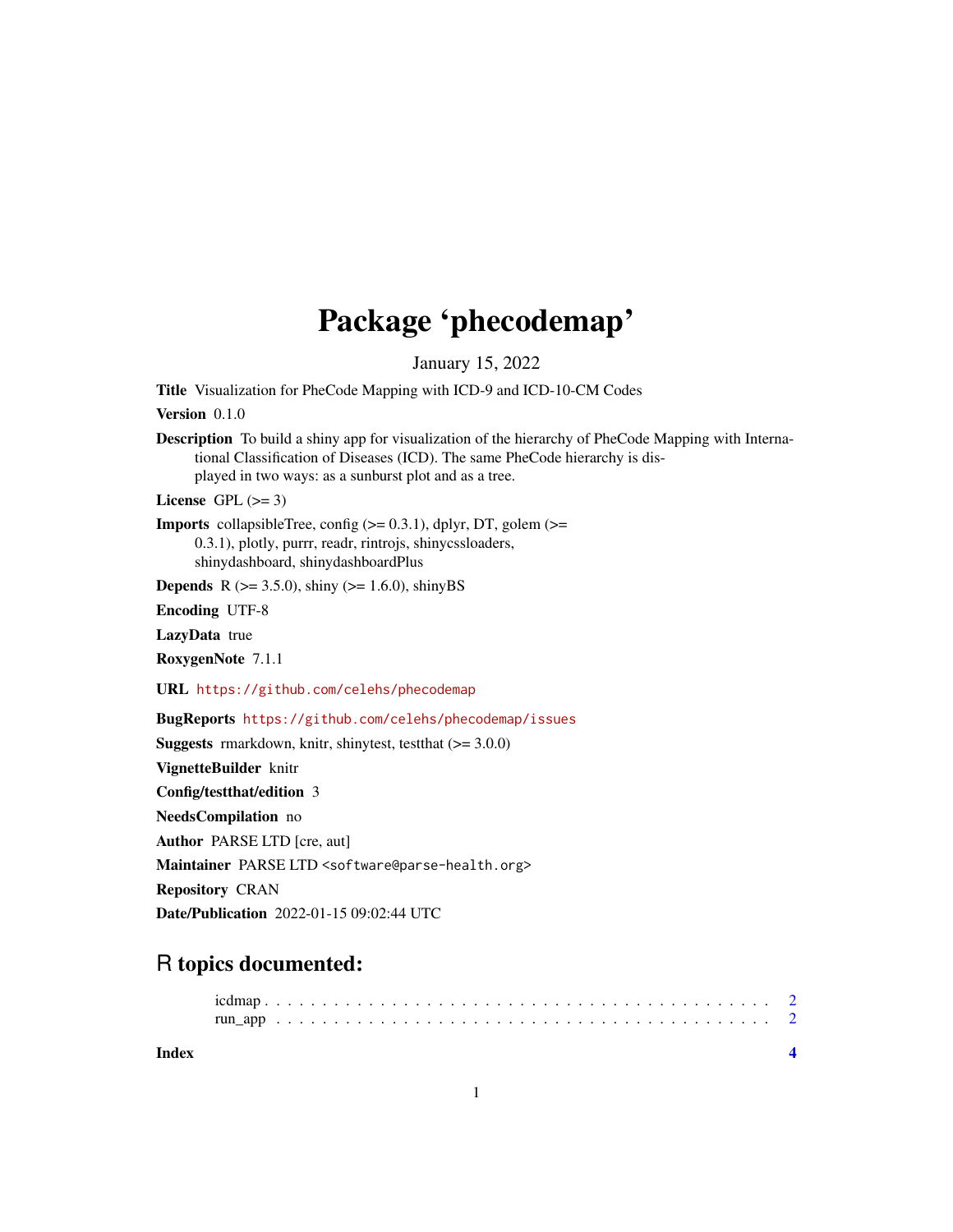<span id="page-1-0"></span>

#### Description

A dataset containing the mappings of PheCodes to ICD-9 and ICD-10-cm Codes.

#### Usage

icdmap

#### Format

A data frame with 106393 rows and 6 variables:

ICD\_version ICD version, ICD-9 or ICD-10-cm

ICD\_id ICD-9 and ICD-10-cm Codes

ICD\_str Description of ICD Codes

Phecode PheCode ID

Phenotype Description of PheCode ID

Rollup Rollup

#### Source

<https://phewascatalog.org/>

run\_app *Run the Shiny Application*

#### Description

Run the Shiny Application

#### Usage

```
run_app(
  onStart = NULL,
  options = list(),
 enableBookmarking = "server",
 uiPattern = "/",
  ...
)
```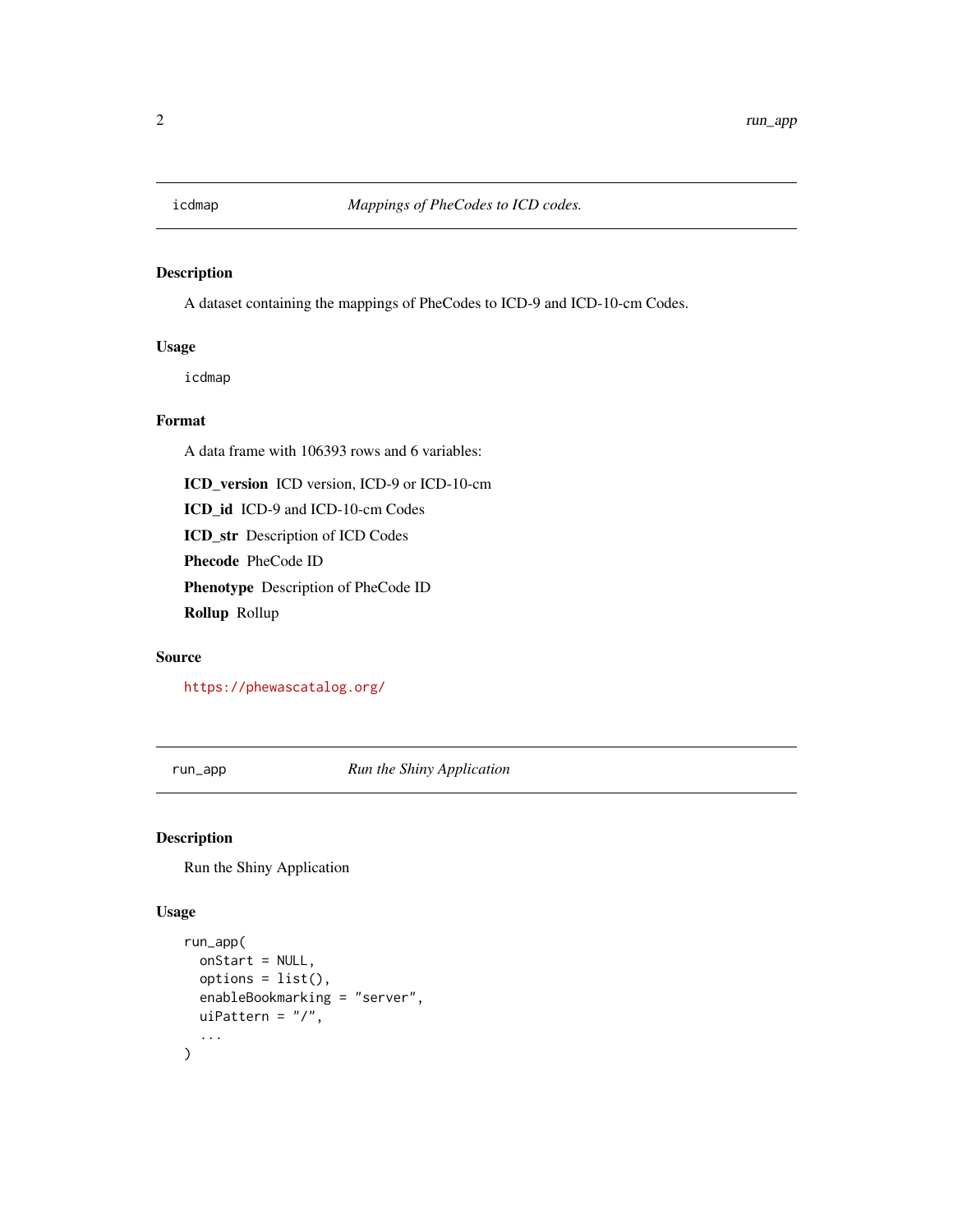#### <span id="page-2-0"></span>run\_app 3

### Arguments

| onStart           | A function that will be called before the app is actually run. This is only needed<br>for shinyAppObj, since in the shinyAppDir case, a global. R file can be used<br>for this purpose.                                                                                                                                           |
|-------------------|-----------------------------------------------------------------------------------------------------------------------------------------------------------------------------------------------------------------------------------------------------------------------------------------------------------------------------------|
| options           | Named options that should be passed to the runApp call (these can be any of<br>the following: "port", "launch.browser", "host", "quiet", "display.mode" and<br>"test.mode"). You can also specify width and height parameters which pro-<br>vide a hint to the embedding environment about the ideal height/width for the<br>app. |
| enableBookmarking |                                                                                                                                                                                                                                                                                                                                   |
|                   | Can be one of "url", "server", or "disable". The default value, NULL, will re-<br>spect the setting from any previous calls to enableBookmarking(). See enableBookmarking()<br>for more information on bookmarking your app.                                                                                                      |
| uiPattern         | A regular expression that will be applied to each GET request to determine whether<br>the ui should be used to handle the request. Note that the entire request path<br>must match the regular expression in order for the match to be considered suc-<br>cessful.                                                                |
| $\cdots$          | arguments to pass to golem_opts. See '?golem::get_golem_options' for more<br>details.                                                                                                                                                                                                                                             |

#### Value

A shiny application.

## Examples

```
if (interactive()) {
 run_app()
}
```